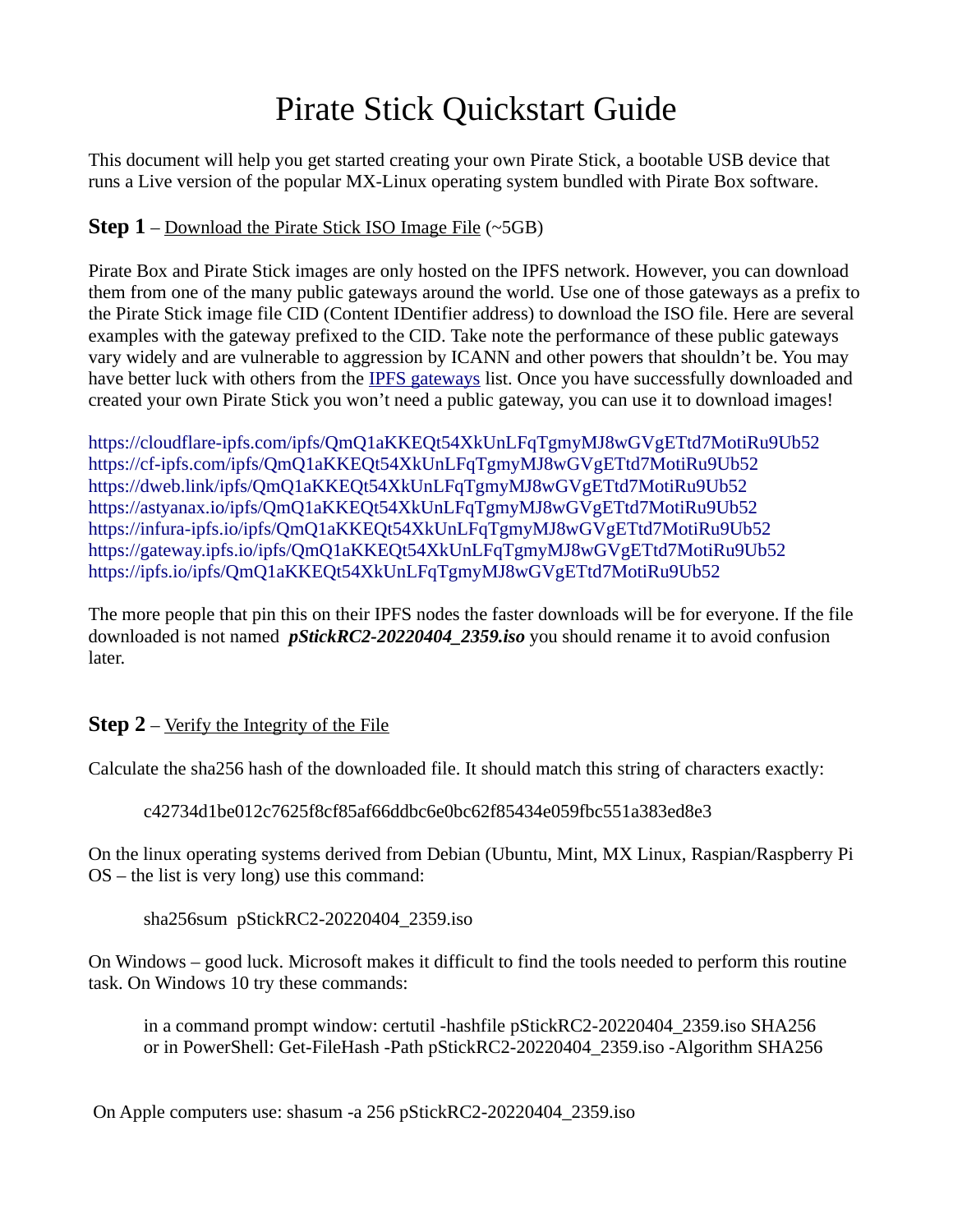## **Step 3** – Flash the ISO Image to a USB Device

The previous quickstart guide mentioned several tools you can use to create or "flash" the Pirate Stick image unto a USB device. Those tools will produce a bootable, Live Pirate Stick you can use to install Pirate Stick software on a machine, however that Live USB will not have persistence and therefore won't retain any files or changes you make while using it. Files you download, bookmarks you create, programs you may install will all be gone the next time you boot from your Pirate Stick without the persistence feature.

To produce a Live Pirate Stick USB device with persistence that can be used on any computer and have it retain your files and preferences on the USB, you must use the MX live-usb-maker tool or *LUM*. Unfortunately that tool only runs on Linux, so users with Windows and Apple Mac computers will need to first create a bootable Pirate Stick USB and boot from that to use LUM to produce a Pirate Stick with persistence. LUM is included with the MX Linux on the Pirate Stick.

|                                                                                                                                                                                                        | MX Live Usb Maker  | ᄎ<br>o                                                                                         |
|--------------------------------------------------------------------------------------------------------------------------------------------------------------------------------------------------------|--------------------|------------------------------------------------------------------------------------------------|
| Select Target USB Device sda                                                                                                                                                                           | 14.6G USB_DISK_2.0 | C Refresh drive list                                                                           |
| Select ISO file                                                                                                                                                                                        | $\Box$ Select ISO  | $\downarrow$ Show advanced options                                                             |
| Mode<br><b>Options</b>                                                                                                                                                                                 |                    |                                                                                                |
| Dry run (no change to system) $\Box$<br>Clone an existing live system<br>Clone running live system<br>Encrypt<br>Set up to boot from an encrypted partition, will prompt for pass phrase on first boot |                    | Full-featured mode - writable LiveUSB<br>$\circledcirc$<br>Image mode - read-only LiveUSB (dd) |
| Percent of USB-device to use: 100                                                                                                                                                                      |                    | image mode (dd).                                                                               |
| €<br>Label ext partition:<br>PirateStick                                                                                                                                                               |                    |                                                                                                |
| $\bigoplus$ View Log<br>About<br>Help<br>$\rightarrow$ Next<br>× Close                                                                                                                                 |                    |                                                                                                |

If your computer already runs Linux, you can install LUM directly and use that to create a Live Pirate Stick USB with persistence. You can download the LUM AppImage from here: [https://mxlinux.org/blog/live-usb-maker-tool-now-available-as-an-appimage,](https://mxlinux.org/blog/live-usb-maker-tool-now-available-as-an-appimage) and this 5 minute video will explain how to use it: [https://www.youtube.com/watch?v=-8y\\_mL2Sctc](https://www.youtube.com/watch?v=-8y_mL2Sctc).

For added security in case you loose your Pirate Stick USB, check the Encyrpt checkbox.

You will need an empty USB device (the flashing process will erase all data on the USB device) of at least 8GB. More space is better and USB-3 is preferred, especially for using the Pirate Stick as a Live operating system. The device can be a USB flash drive or memory stick, also known as a "thumb" drive. Also possible but not optimum is an SD or a micro SD card in a USB adapter. USB hard drives or USB SSD drives are alternatives, with a USB-3 SSD (Solid State Drive) being the best choice.

If you don't need persistence you can use others tools like Balena Etcher or rufus to create your Live Pirate Stick USB without persistence.